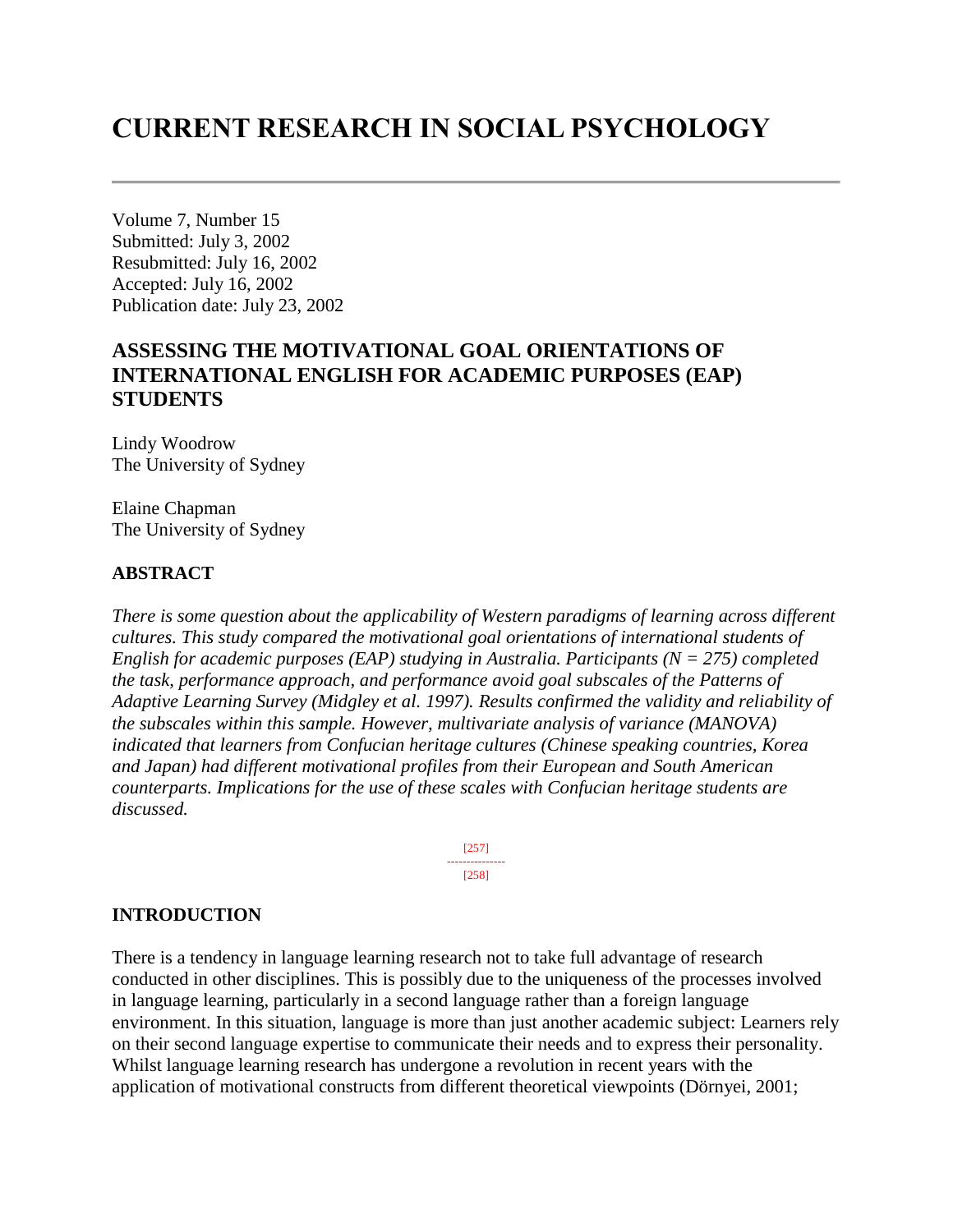MacIntyre, MacMaster and Baker 2001; Noels 2001), to date there has been little published research on scales that assess achievement goal orientations in language learning.

Research has indicated differences in the learning behaviors of different cultural groups, with contrasts between collectivist cultures (e.g., China, Japan, Korea) and individualistic cultures (e.g., North America, Europe, Australia) providing the most striking differences. There are similarities in the cultural heritage of China and Chinese speaking countries, Japan and Korea, these countries are often referred to as Confucian heritage cultures (CHC). It is important to note that this refers to historical underpinnings and general societal practices rather than a strict adherence to Confucianist principles by individuals. There are similarities in the educational environments of these countries, classes tend to be very large, the teacher is viewed as an authoritarian figure and teaching is often focused on examinations (Biggs 1996).

International students represent a substantial proportion of university students in Australia The majority of these students come from neighboring Asian countries and Chinese speaking countries. It is important that educators are aware of cultural variations that may influence learning behaviors. This study aimed to address this issue and to explore differences in the goal orientations of students from Western and Confucian heritage cultures (CHCs). The study focused specifically on the goal orientations of English for Academic Purposes (EAP) learners in Australia.

Situated in a social cognitive perspective, motivational goal theory focuses on aims and purposes in learning, and concerns how learners think about themselves, about tasks and about performance. Purpose is viewed as the energizing force behind task engagement. The types of goal orientations vary in terminology but basically refer to three orientations; task (learning, mastery), performance approach (ego, ability) (Ames and Archer 1988) and more recently, performance avoid (Elliot and Sheldon 1997).

> [258] --------------- [259]

A task goal orientation is characterized by a desire to develop ability with an emphasis on learning for its own sake; value is placed on effort, challenging tasks are attempted, and errors are viewed as part of the learning process (Anderman and Maehr 1994). A task goal orientation is viewed as a construct of adaptive learning and is typically correlated with high performance (e.g., Middleton and Midgely 1997).

Performance goals are characterized by a focus on one's self with an emphasis on performance relative to others and errors are viewed as failure. Generally, this construct is classed as less adaptive than a task goal orientation. A performance avoid goal orientation relates to the need to avoid appearing incompetent or performing worse than classmates (Elliot and Sheldon, 1997; Middleton and Midgely, 1997; Skaalvik, 1997). This goal orientation is generally classed as maladaptive. Both task and performance are considered approach orientations, supported by a need for achievement, whereas an avoid orientation is supported by fear of failure (Elliot and McGregor 1999).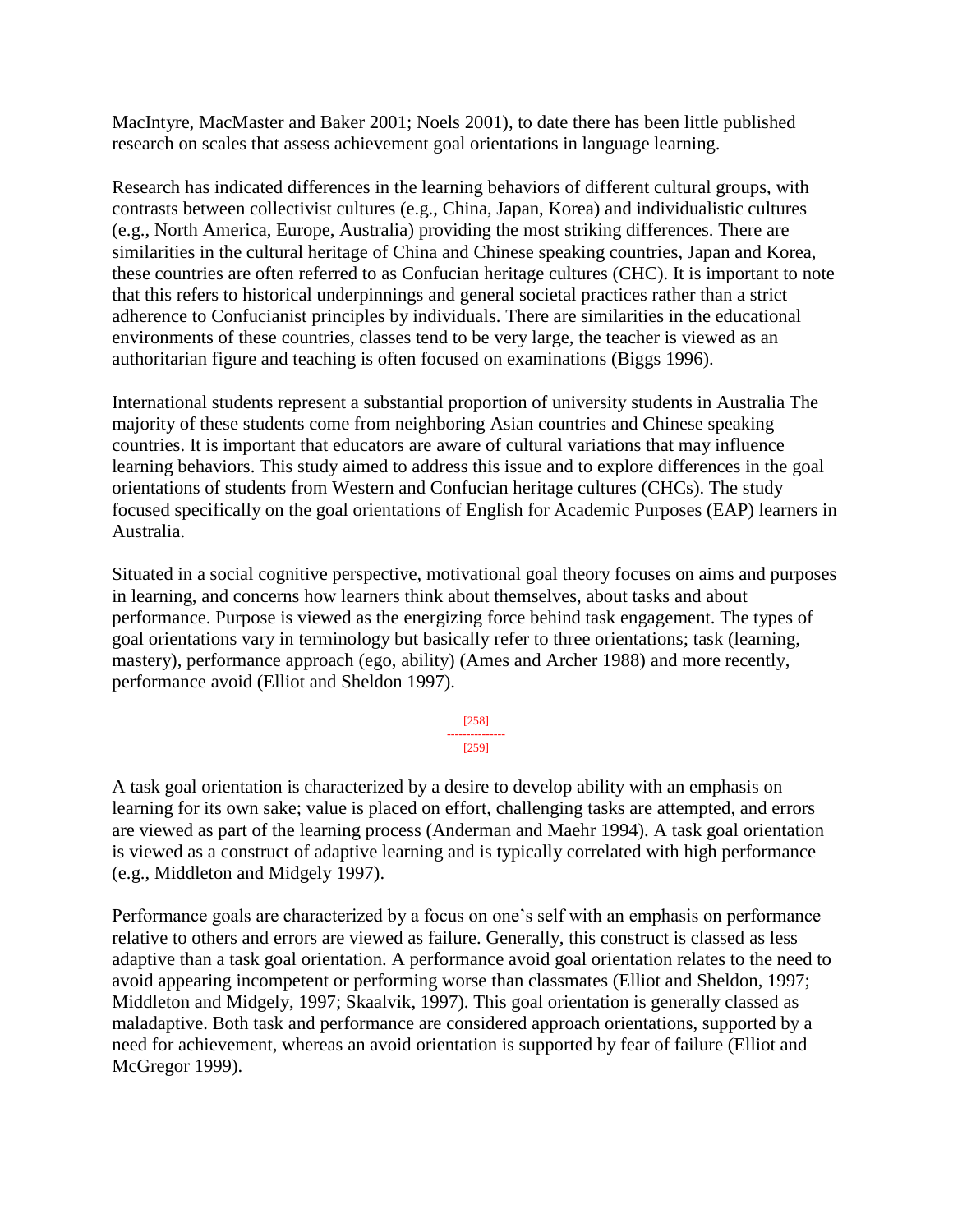In most of the studies reported in the literature, performance approach and avoid goal orientations are related to each other. A task goal orientation is occasionally reported as having a low correlation with performance approach, but is either not related or negatively related to performance avoid (Elliot and Church 1997; Elliot, McGregor, and Gable 1999; Middleton and Midgely 1997).

As goal theory is concerned with how learners think about themselves, tasks, and performance, it seems logical that cultural differences would occur in the adoption and relevance of goal orientations. Studies have found that CHC learners make different learning attributions than their Western counterparts (Biggs 1996). CHCs tend to attribute success and failure to effort, while Western learners tend to attribute success to ability and failure to lack of effort. Dweck and Leggert (2000) refer to the adoption of personal goals as being dependent upon beliefs about intelligence, with those who view intelligence as fixed being more likely to adopt a performance goal, and those who view intelligence as not fixed (i.e., affected by effort) more likely to adopt a mastery (task) goal. Therefore, it would seem logical that CHC learners should display more predominant task than performance goal orientations.

There is limited research in the application of goal theory across cultures. Shi and colleagues found that the Patterns of Adaptive Learning Survey (PALS) (Midgley et al. 1997), as a whole, was an appropriate measurement tool for Chinese students and the Chinese school system (Shi et al. 2001). On the other hand, Shalili, Chiu and Lai (2001) found a significant effect of group on goal orientation with Hong Kong students displaying both task and performance goals (*r* = .26, *p* <.0001). McInerney (1995) also found a positive relationship between competition and striving for excellence in Navajo students, whom he classed as belonging to a collectivist culture. Both of these studies focused on the differences between task and performance goal orientations. The difference between performance avoid and approach orientations was not considered.

> [259] --------------- [260]

# **RESEARCH QUESTIONS**

The purpose of this study is to assess the applicability of personal goal orientations to language learners from various cultural backgrounds. There were two primary research questions:

- 1. Is the PALS an appropriate instrument to use with language learners?
- 2. Do learners from different ethnic groups differ in their motivational goal orientations?

### **METHOD**

### **Participants**

Participants were 275 (136 female, 139 male) EAP learners studying at accredited language centers in Australia. They studied on intensive advanced EAP courses for on average 20 hours per week and almost all of the participants planned to study at Australian universities subsequent to completing their current English course. Participants had between 3 to 10 weeks of English instruction remaining. Most of the participants were in their early 20s and over half the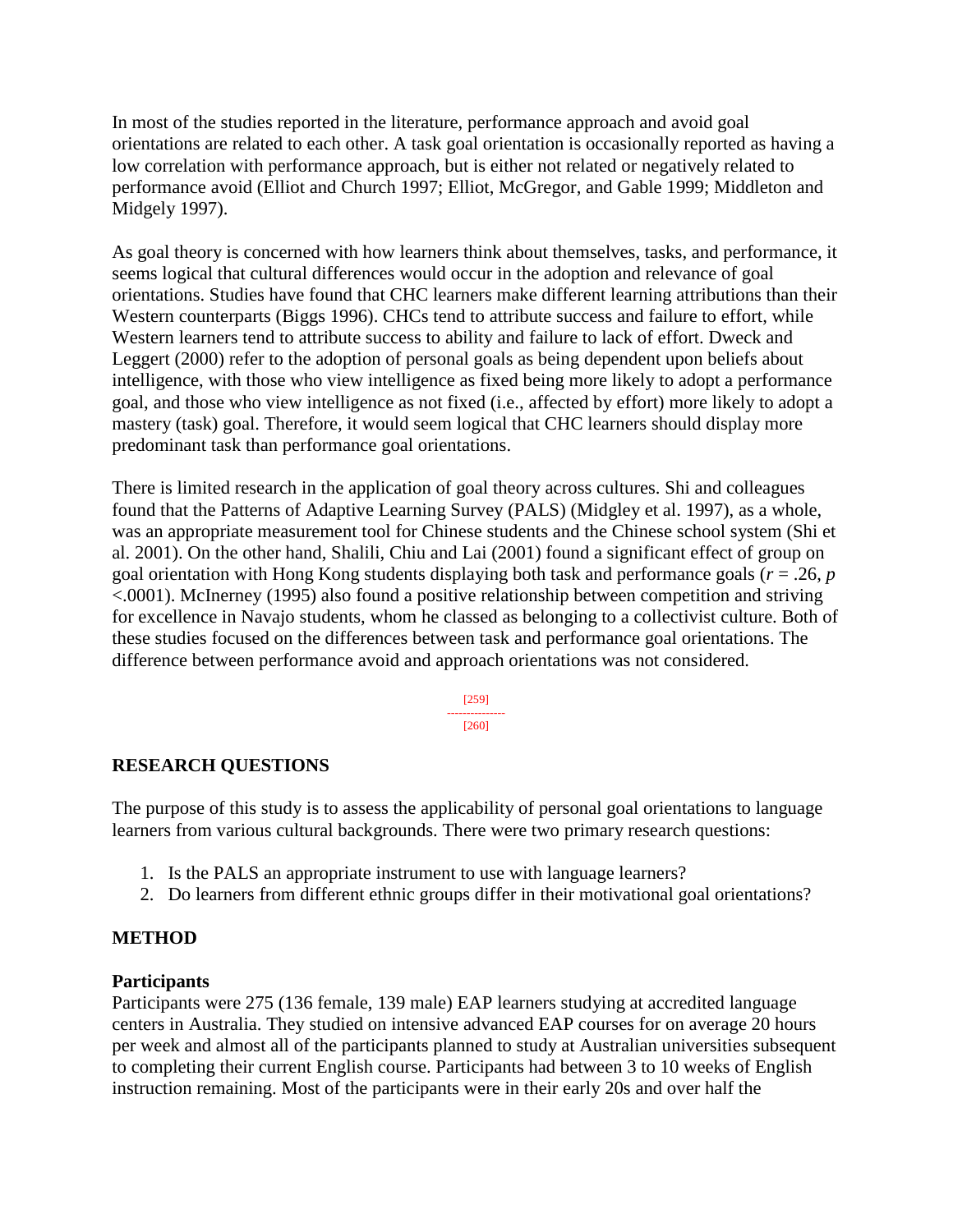participants planned to study at postgraduate level. They had been in Australia between  $1 - 42$ months (Mean = 5.4 months,  $SD = 5.4$ ) and had spent between  $1 - 12$  months studying at their language center (M=-3.78, SD = 2.47). Participants originated from different countries, Table 1 indicates the number of participants within each ethnic group.

| <b>Nationality</b> | n              |
|--------------------|----------------|
| Chinese            | 69             |
| Taiwan             | 15             |
| Hong Kong          | 7              |
| Korean             | 37             |
| Thai               | 33             |
| European           | 27             |
| Indonesian         | 25             |
| Japanese           | 20             |
| Vietnamese         | 18             |
| S.American         | 14             |
| Others             | 8              |
| Missing            | $\overline{2}$ |
| Total              | 275            |

**Table 1.** Ethnic Backgrounds of Participants

[260] --------------- [261]

As one of the study goals was to compare orientations across cultures, participants from ethnic groups with less than 5 members were excluded in the statistical analysis, 8 participants in the category 'others' in table 1 were excluded from the analysis. There were two missing cases where participants had not entered their nationality, thus leaving a final sample of 265.

Australian universities require that international students achieve a specific score on the International English Language Testing Service (IELTS) prior to entry. Bandings for this test range from 1 (for non-user) to 9 (for an expert user). Almost all of participants were interviewed using an adaptation of the International English Language Testing Service (IELTS) oral test conducted by a qualified IELTS examiner, shortly after completing the goal orientations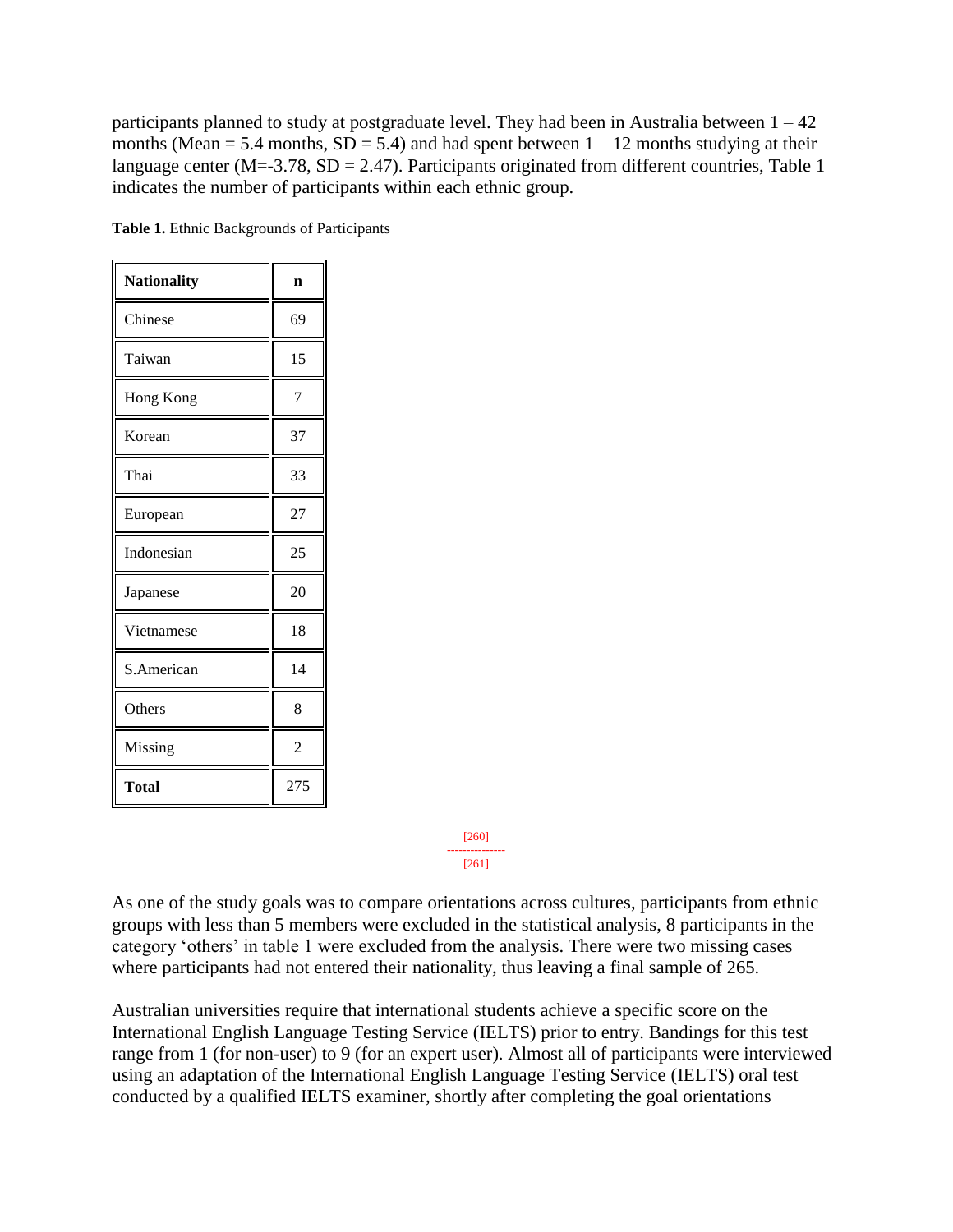questionnaire. Scores ranged from Band 3 (Extremely limited user of English) to Band 8 (Very good user of English).

### **Instrumentation**

Three subscales (5 items per subscale) measuring personal achievement goal orientations from the Patterns of Adaptive Learning Survey (PALS) developed by Midgley and colleagues (1997) were adapted for adult non-native speakers of English. The three subscales are designed to assess students' task goal orientation (e.g., " I do my English work because I am interested in it"), performance approach goal orientation ("doing better than other students in this class is important to me"), and performance avoid goal orientation ("the reason I do my English work is so others won't think I'm poor at English"). Two items were removed from the original subscales because a pilot study had indicated these items were inappropriate to the participants (Woodrow 2001). These subscales represented one section of an overall survey used to assess adaptive language learning.

Descriptive statistics and alpha reliabilities of each subscale, along with corresponding estimates reported in the PALS manual (Midgely et al. 1997), are presented in Table 2. As indicated, the means and standard deviations of these subscales were remarkably similar to those obtained from the original validation sample. The subscales also showed acceptable internal consistency within this sample.

| Goal             |      | <b>Present Study</b> |       | <b>PALS</b> |           |       |  |
|------------------|------|----------------------|-------|-------------|-----------|-------|--|
|                  | M    | <b>SD</b>            | alpha | M           | <b>SD</b> | alpha |  |
| <b>Task goal</b> | 3.86 | .66                  | .68   | 3.98        | .89       | .78   |  |
| Approach goal    | 2.65 | 1.01                 | .86   | 2.68        | 1.08      | .86   |  |
| Avoid goal       | 2.61 | .86                  | .77   | 2.41        | .91       | .75   |  |
| <b>IELTS</b>     | 6.01 | .96                  |       |             |           |       |  |

**Table 2.** Means, Standard Deviations and Alpha Reliabilities for Motivational Goals Sub-Scales

#### [261] --------------- [262]

# **Factor Structure of the PALS in EAP Learner Sample**

To assess the robustness of the three-factor model of goal orientations in this particular sample, a confirmatory factor analysis (CFA) using Lisrel 8.5 (Jöreskog and Sörbom 1996) was conducted. All screening procedures used to assess conformity to underlying assumptions produced satisfactory results, although Mahalanobis distances indicated six multivariate outliers (*p* < 0.001) in the initial data set. These cases were removed in the final CFA model.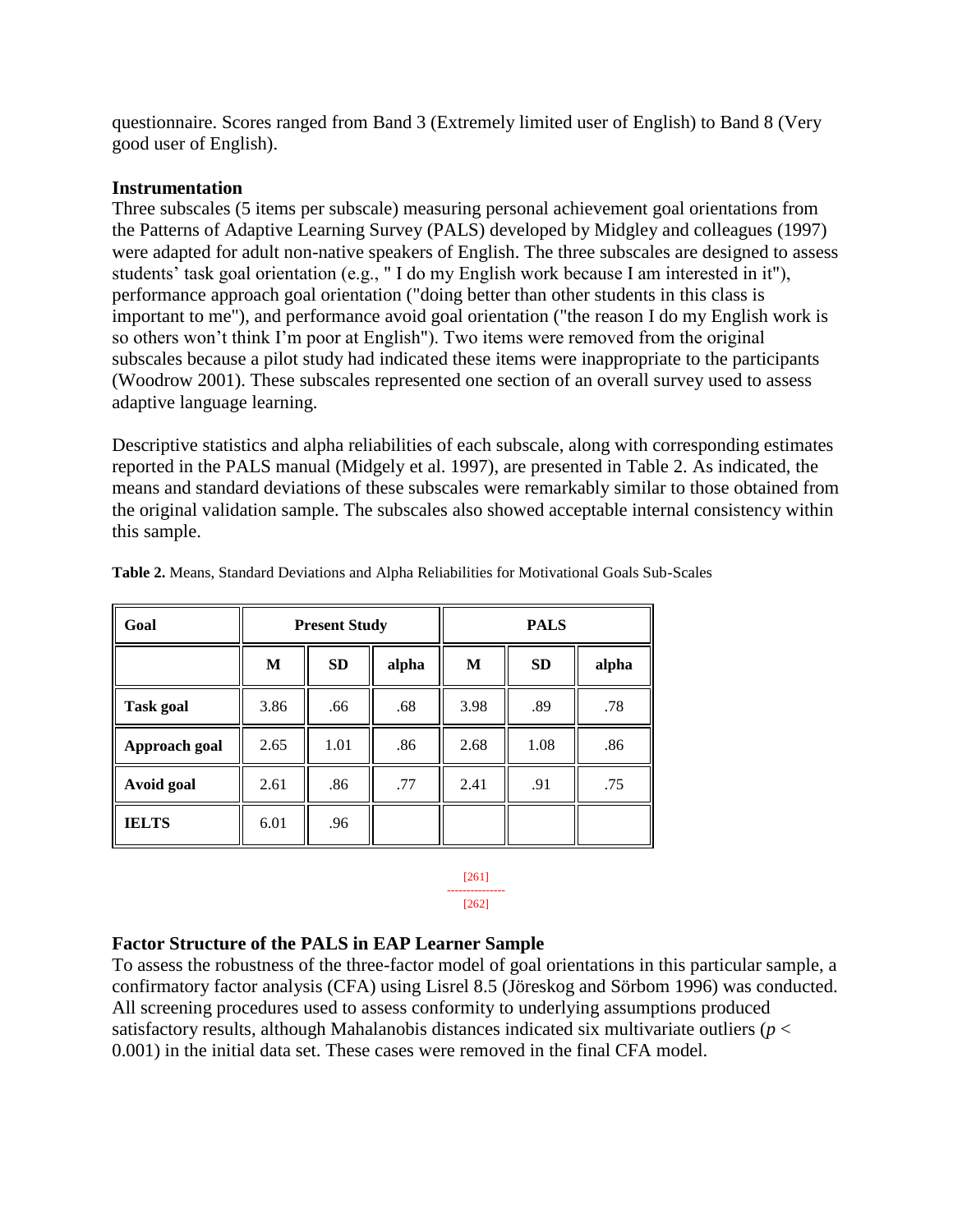Evidence to support the applicability of a trichotomous conceptualization of goal orientations was obtained from CFA. A three-factor confirmatory model corresponding to task, performanceapproach, and performance-avoid goals indicated a moderate to good fit to the data. The fit indices are reported in Table 3. Factor loadings were between .48 - .85 with four factors below .60, supporting the validity of the factor structure in this sample. Factor loadings and error covariances are provided in Table 4. These indices were also very similar to those reported by Midgley and colleagues (1998). These results indicate that the PALS subscales measuring personal goal orientations are relevant to the present sample of international language learners.

**Table 3.** Fit Indices for Confirmatory Factor Analyses

|                     | Chi-<br>square | Ŋ   | Chi-<br>square/df | RMR | <b>RMSEA</b> |     | GFI    AGFI    CFI |     | NFI | <b>NNFI</b> |
|---------------------|----------------|-----|-------------------|-----|--------------|-----|--------------------|-----|-----|-------------|
| Motivation<br>Goals | 193.96         | .00 | 2.22              | .06 | .07          | .91 | .87                | .90 | .84 | .88         |

|  | Table 4. Factor Loadings and Error Covariances of Confirmatory Factor Analysis for Goal Orientations |  |  |  |
|--|------------------------------------------------------------------------------------------------------|--|--|--|
|  |                                                                                                      |  |  |  |

| <b>Subscale</b>             | <b>Item</b>            | <b>Factor Loading</b> | <b>Error Variance</b> |
|-----------------------------|------------------------|-----------------------|-----------------------|
| <b>Task Goal</b>            | Learn from mistakes    | .60                   | .64                   |
|                             | Interested in work     | .66                   | .56                   |
|                             | Get better             | .48                   | .77                   |
|                             | Really think           | .49                   | .76                   |
|                             | Learn new things       | .58                   | .66                   |
| <b>Performance Approach</b> | Doing better important | .68                   | .53                   |
|                             | Others think good      | .71                   | .50                   |
|                             | Do better              | .75                   | .44                   |
|                             | Show teacher           | .84                   | .29                   |
|                             | Only one answer        | .72                   | .48                   |
| <b>Performance Avoid</b>    | Others not think poor  | .63                   | .60                   |
|                             | Avoid looking unable   | .72                   | .48                   |
|                             | Not look stupid        | .50                   | .75                   |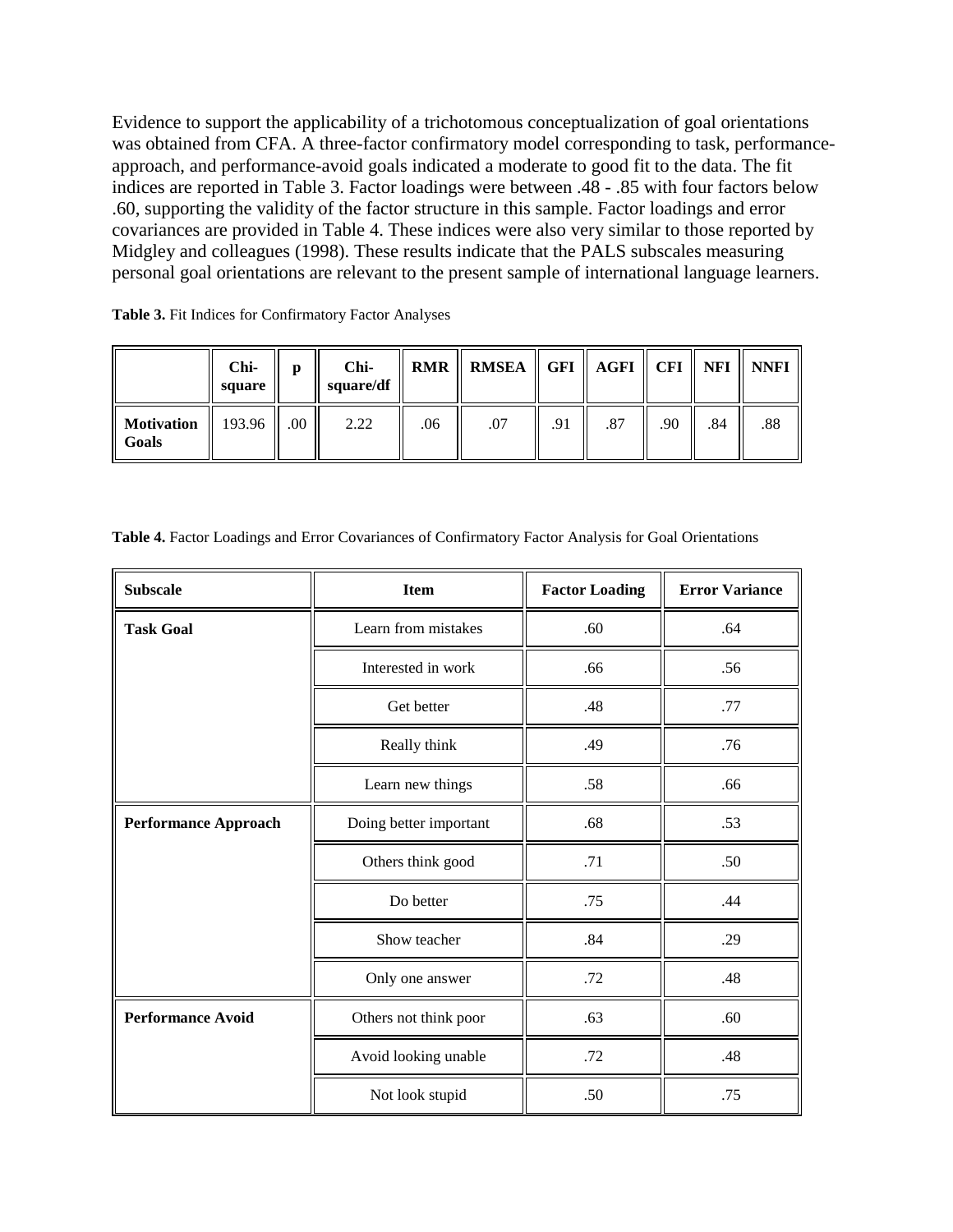| Not embarrass myself     | .ou |
|--------------------------|-----|
| Look can't speak English | ت ب |

[262] --------------- [263]

The correlations between the latent constructs did, however, reveal a somewhat unusual pattern of results. Most previous studies (e.g., Midgely et al. 1998) have indicated an orthogonal or a negative relationship between task goals and performance avoidance. In this sample, as can be seen in Table 5, there was a positive correlation between task goal orientation and both performance goal orientations. This suggests that the sample used in this study tended to adopt all of the motivational goals rather than one in particular. A task goal is the only goal orientation to be positively related to achievement (IELTS test performance) indicating support for the notion that the task goal orientation is the most desirable.

**Table 5.** Correlations between Motivational Goals and Oral Performance

| <b>Variable</b> |         |         |          |      |
|-----------------|---------|---------|----------|------|
| 1. Task         | 1.00    |         |          |      |
| 2. Approach     | $.15*$  | 1.00    |          |      |
| 3. Avoid        | $.25**$ | $.48**$ | 1.00     |      |
| 4. IELTS        | $.24**$ | $-.00$  | $-.21**$ | 1.00 |

\* Correlation is significant at the 0.05 level; \*\* Correlation is significant at the 0.01 level

[263] --------------- [264]

### **Differences in Goal Orientations Across Ethnic Groups**

To determine whether goal orientations differed across ethnic groups, a multivariate analysis of variance (MANOVA) was performed on scores for the performance avoidance, performance approach, and task subscales. Further, to assess whether any effects for ethnic group differed across males and females, sex was entered as a second independent variable in the MANOVA, creating a 10 by 2 factorial design. Univariate ANOVAs were used to assess the effects of these two factors on individual dependent measures, followed by stepdown analyses. All univariate and stepdown *F*s were tested for significance at Bonferroni-adjusted  $\alpha$  levels to maintain nominal familywise  $\alpha$  at or below 0.05 for each set. Significant univariate outcomes are accompanied by effect size estimates based on the partial eta squared statistic  $(\eta^2)$ .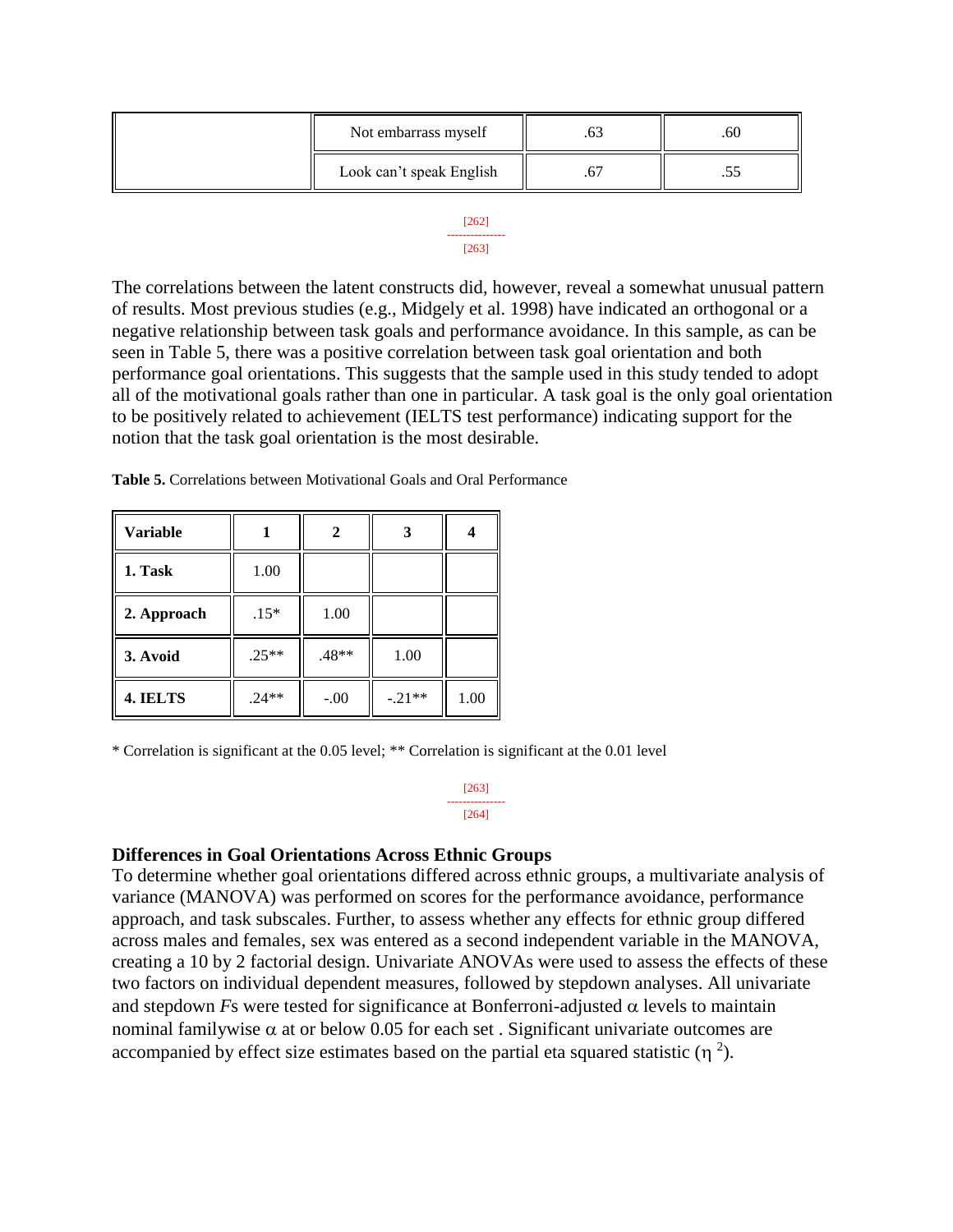Descriptive statistics for these results are shown in Table 6. The 10 (ethnicity) by 2 (sex) MANOVA indicated no significant sex by ethnic group interaction effect ( $V = .11$ ,  $F(3, 27) =$ 1.06,  $p = 0.38$ ). There were, however, significant main effects both for sex ( $V = 0.07$ ,  $F(3,241) =$ 5.87,  $p < 0.001$ ) and for ethnic group ( $V = 0.35$ ,  $F(27,729) = 3.59$ ,  $p < 0.0001$ ). As there were significant correlations between scores on the three subscales (task and approach  $r = .25$ ,  $p = 01$ , task and avoid,  $r = .14$ ,  $p = .05$ , approach and avoid,  $r = .48$ ,  $p = .01$ ), both univariate ANOVAs and stepdown analyses were used to determine which of the subscales contributed significantly to this multivariate effect.

|                             | <b>Ethnicity</b> | $\mathbf{M}$ | SD   | $\mathbf N$    |
|-----------------------------|------------------|--------------|------|----------------|
| <b>Performance Approach</b> | Chinese          | 3.05         | .90  | 69             |
|                             | Taiwan           | 2.84         | .87  | 15             |
|                             | Hong Kong        | 3.16         | .98  | $\overline{7}$ |
|                             | Korean           | 2.97         | .99  | 37             |
|                             | Indonesian       | 2.62         | 1.14 | 25             |
|                             | Japanese         | 2.43         | 1.05 | 19             |
|                             | Thai             | 2.38         | .86  | 32             |
|                             | Vietnamese       | 2.16         | 1.11 | 18             |
|                             | European         | 2.19         | .92  | 27             |
|                             | South American   | 1.89         | .81  | 14             |
| <b>Performance Avoid</b>    | Thai             | 3.09         | .76  | 32             |
|                             | Indonesian       | 2.77         | .87  | 25             |
|                             | Korean           | 2.77         | .80  | 37             |
|                             | Chinese          | 2.64         | .77  | 69             |
|                             | Taiwan           | 2.88         | .73  | 15             |
|                             | Hong Kong        | 2.77         | .72  | $\tau$         |
|                             | Japanese         | 2.37         | .83  | 19             |
|                             | South American   | 2.30         | 1.00 | 14             |

| Table 6. Descriptive Statistics for Ethnicity and Goal Orientation |  |
|--------------------------------------------------------------------|--|
|--------------------------------------------------------------------|--|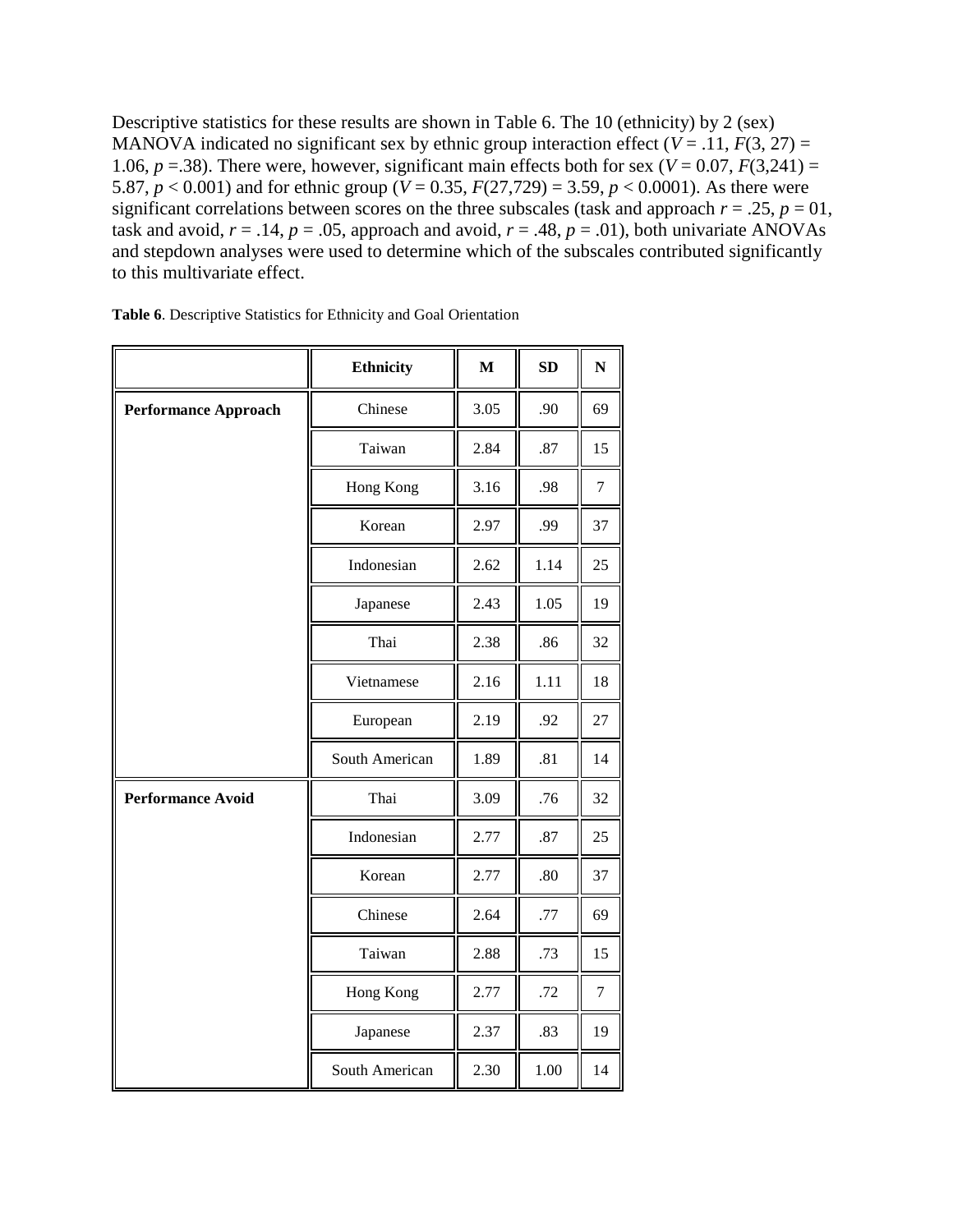| Vietnamese | 2.29 | .85 |  |
|------------|------|-----|--|
| European   | 1.97 | .85 |  |
|            |      |     |  |



The univariate ANOVAs indicated significant main effects of ethnic group on performance avoidance  $(F(9, 243) = 4.76, p < 0.0001$ , partial eta squared = 0.15) and on performance approach  $(F(9,243) = 4.27, p < 0.0001$ , partial eta squared = 0.14). The latter effect remained significant at stepdown  $(F(9,242) = 4.02, p < 0.0001)$ , indicating that the effect on this subscale was independent of that found on the avoidance scale. The univariate effect on task goals was not significant, however  $(F(9, 243) < 1)$ , indicating that the ethnic groups differed primarily on the two performance goal orientations. Figures 1 and 2 display the estimated means for the two dependent variables and ethnicity.

**Figure 1.** Graph of Performance Approach Goal Orientation According to Ethnicity



**Figure 2**. Graph of Performance Avoid Goal Orientation According to Ethnicity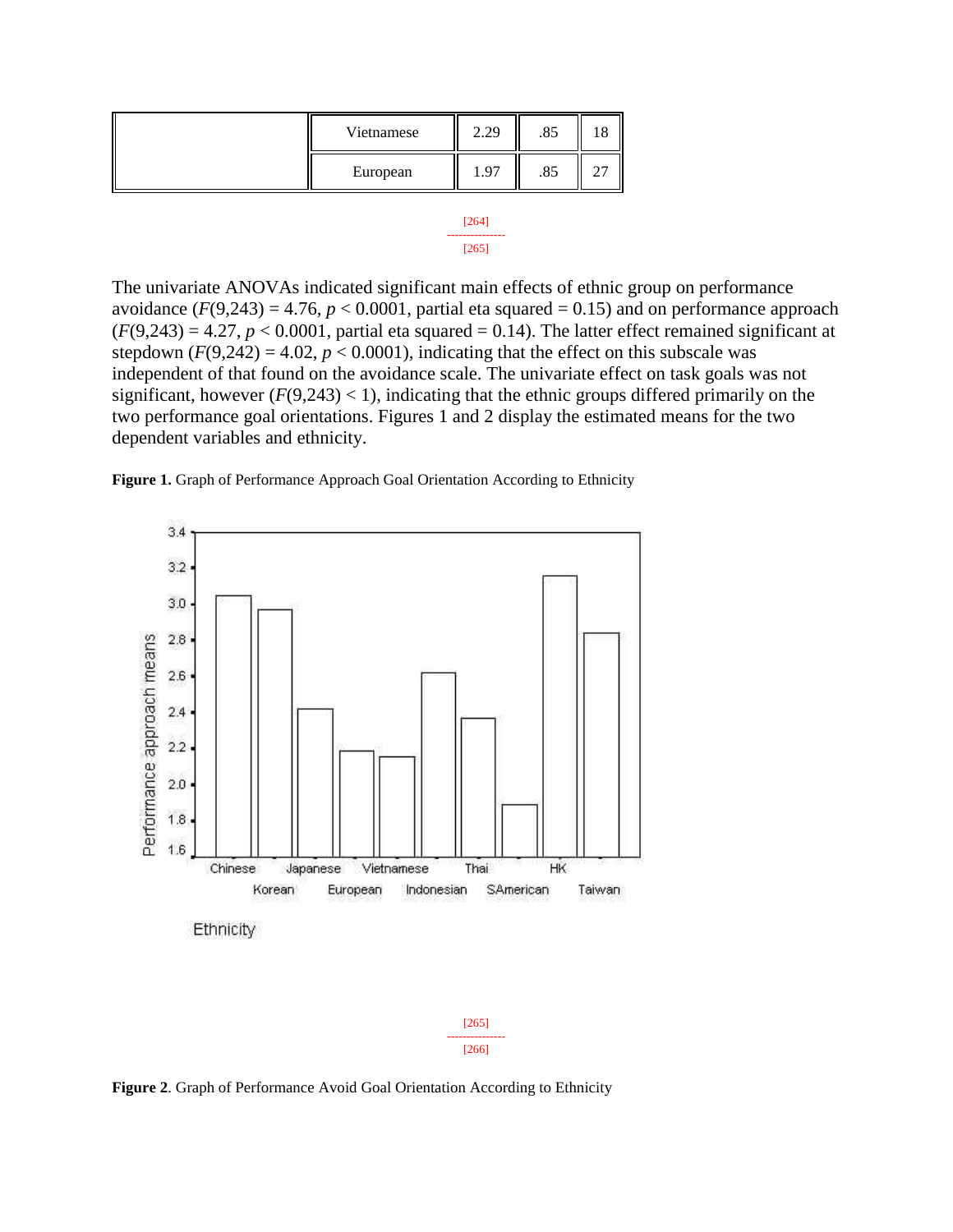

The pattern of means shown in Figures 1 and 2 indicate that participants from Chinese cultures (China, Hong Kong and Taiwan) scored higher on performance approach than South American, European, and surprisingly, Vietnamese participants. Other Asian participants' scores were in between. The results for performance avoid goals indicate that participants from Chinese cultures, together with Thai and Indonesian participants, scored highest overall on the performance avoid subscale; participants from Europe scored the lowest; and the scores of Vietnamese South American and Japanese participants were in between.

Using a significance level of 0.05, Tukey's HSD post-hoc tests indicated minimal differences amongst Confucian heritage learners, and minimal differences between South American and European learners. For performance avoidance, however, there were significant differences between European participants and learners from Chinese, Korean, Indonesian, Thai, and Taiwanese backgrounds. For performance approach, there were significant differences between European and Chinese, and European and Korean students. Significant differences were also found between South American and Chinese and South American and Korean learners. These analyses indicate that in general, learners from Confucian heritage cultures tend to differ in their motivational goal orientations from European and South American EAP learners.

Descriptive statistics for gender and performance avoid and task goals are displayed in Table 7.

**Table 7**. Descriptive Statistics for Motivational Goals and Gender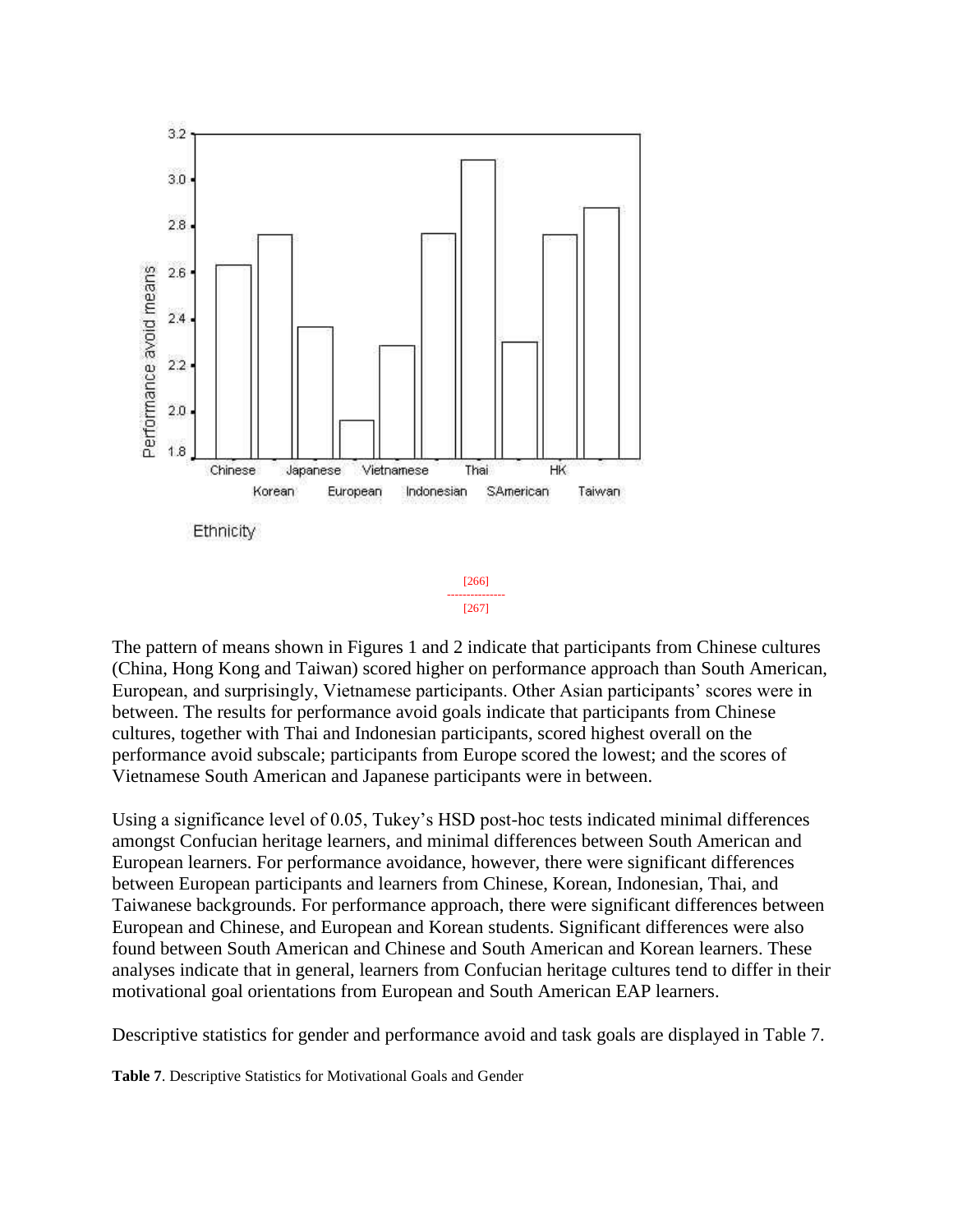| Goal                     | <b>Gender</b> | M    | <b>SD</b> | N   |
|--------------------------|---------------|------|-----------|-----|
| <b>Task</b>              | male          | 3.71 | .64       | 133 |
|                          | female        | 4.01 | .64       | 132 |
| <b>Performance Avoid</b> | male          | 2.50 | .82       | 133 |
|                          | female        | 2.72 | .88       | 132 |

[267] --------------- [268]

### **DISCUSSION**

The results of the confirmatory factor analysis provided support for the applicability of the PALS with EAP language learners from different cultural backgrounds. The significant effect found for task goal orientation on oral performance in English also provides supportive evidence for the relevance and utility of personal goal orientations in the specific domain of language learning within a second language environment.

The results of this study replicated those found in the pilot study using a similar sample (The overall correlation between performance avoid and task goal orientation was  $r = .206$ ,  $p = 01$ ,  $N=249$ , the significant effects for the MANOVA were  $F(39,684) = 3.24$ ) and for subsequent ANOVAs: performance avoid:  $F(13,228) = 3.828$ , and performance approach:  $F(13,228) =$ 2.85). (Woodrow 2001).

These results provide preliminary evidence of differences in motivational patterns for different ethnic groups. Participants from Europe and South America showed similar motivational profiles to those reported in other research with Western participants. Participants from Chinese cultures (China, Hong Kong and Taiwan), however, scored higher on performance approach than South American, European and surprisingly Vietnamese participants. Other Asian participants' scores were in between. The results for performance avoid goals indicate that participants from Chinese cultures, together with Thai and Indonesian participants, scored higher on the performance avoid subscale than participants from Europe, with Vietnamese, South American and Japanese participants scoring in between these groups.

It is conceivable that other factors could be responsible for these patterns, notably learning context. This would be evident in differences in responses between language centers. In addition length of time spent in Australia and length of time studying English in Australia could possible influence these profiles. Analysis of the data did not indicate significant effects for center, length of time in Australia, nor length of time spent studying English at the language center.

Generally, participants from Confucian heritage cultures: Chinese speaking countries, Korea and Japan, displayed similar profiles with higher performance approach and performance avoid means than European and South American counterparts. Confucian heritage cultures greatly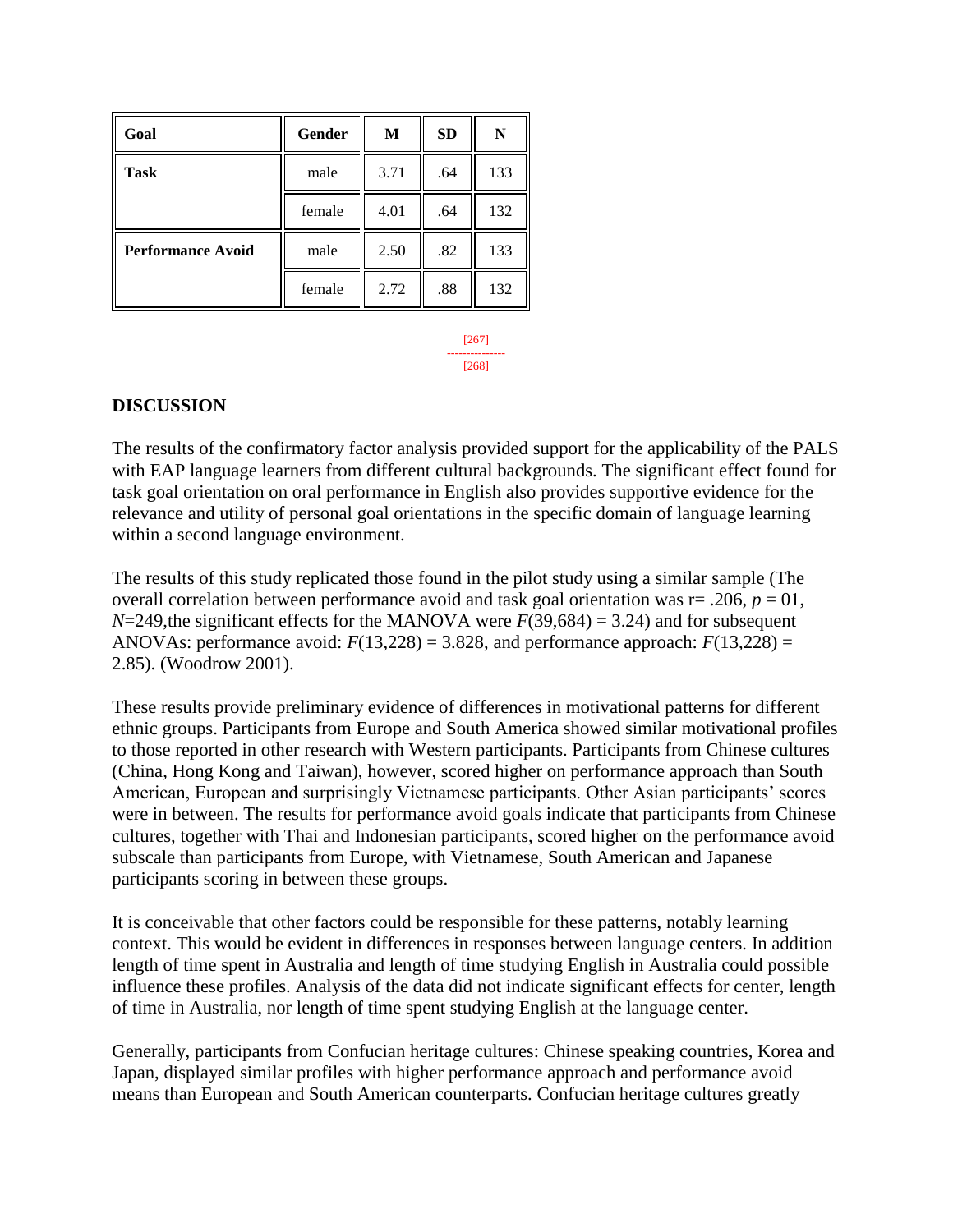value education, and in collectivist cultures the family is extremely important (Salili 1996). Many of these participants are supported financially by their families. In follow-up interviews, some reported following career paths chosen for them by their families. This is highlighted by the background data regarding subject choice with 82% of Chinese participants opting for Information Technology/engineering or commerce subjects. Seventy-eight percent of Chinese students studied at a graduate level. Thus, it is conceivable that family pressure and the external pressure of achieving specified scores on the IELTS test, could result in greater pressure to succeed. This could manifest itself through the adoption of both performance avoid goals and task goals.



Generally Asian and European results followed the expected trends with the exception of Vietnamese participants. Their scores were similar to those of the Europeans and South Americans. One possible explanation for this could be the high occurrence of Australian aid scholarship students and the low occurrence of privately funded individuals amongst the Vietnamese sample. Scholarship students are selected in their home country on the basis of merit and competition is fierce. These students already have an adequate IELTS score and a confirmed place at university. It could be expected that this would reduce negative affect due to the absence of pressure to succeed and fulfil family expectations.

There are many examples of differences between East and West in terms of educational issues (see Watkins and Biggs 1996, 2001) and these results provide preliminary evidence for differences in achievement goal orientations for a important group of adult learners in Australia. However, further research is needed to investigate in the similarities between the beliefs of learners from CHCs and the relationship of these variables to variables of motivation.

In general, the results of this study confirmed both the validity and the utility of the PALS for assessing the motivational goal orientations of language learners. Language educators would benefit from further research into the goal orientations of learners from diverse cultural backgrounds.



### **APPENDIX**

### **Correlation Matrix for Confirmatory Factor Analysis of Motivation Goal Orientation**

|      |                  |  |  | $4 \parallel 5 \parallel 6 \parallel 7 \parallel 8 \parallel 9 \parallel 10 \parallel 11 \parallel 12 \parallel$ |  |  |  | $13 \parallel 14 \parallel 15$ |  |
|------|------------------|--|--|------------------------------------------------------------------------------------------------------------------|--|--|--|--------------------------------|--|
| Task | $\parallel$ 1.00 |  |  |                                                                                                                  |  |  |  |                                |  |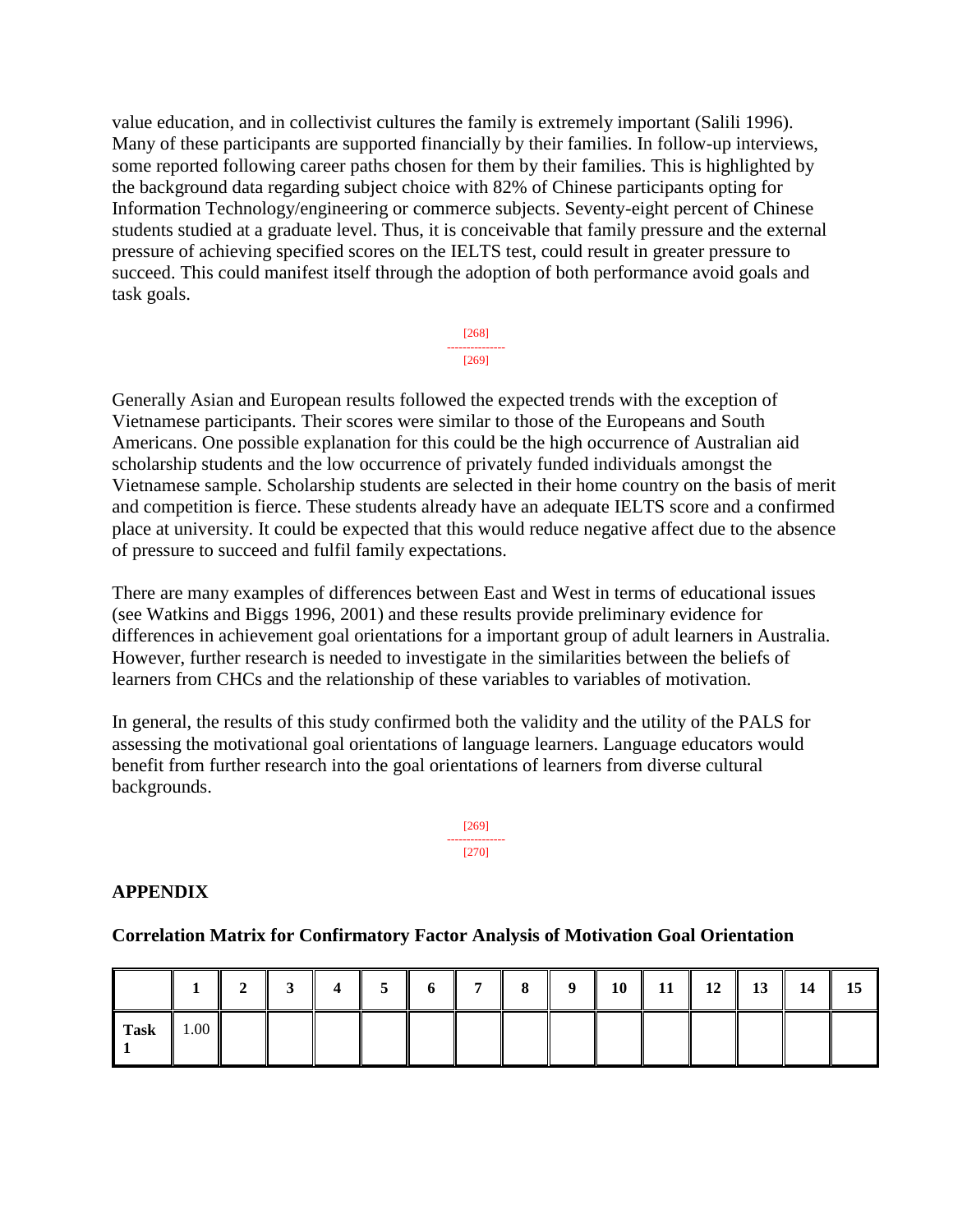| <b>Avoid</b><br>$\mathbf{1}$    | .313     | 1.00 |          |                                  |      |      |        |      |      |      |      |      |      |      |          |
|---------------------------------|----------|------|----------|----------------------------------|------|------|--------|------|------|------|------|------|------|------|----------|
| Appr<br>1                       | $.071\,$ | .258 | 1.00     |                                  |      |      |        |      |      |      |      |      |      |      |          |
| <b>Task</b><br>$\boldsymbol{2}$ | .449     | .113 | $.087\,$ | $1.00\,$                         |      |      |        |      |      |      |      |      |      |      |          |
| Avoid<br>$\boldsymbol{2}$       | .047     | .507 | .323     | .079                             | 1.00 |      |        |      |      |      |      |      |      |      |          |
| <b>Task</b><br>$\mathbf{3}$     | .218     | .194 | .147     | .274                             | .207 | 1.00 |        |      |      |      |      |      |      |      |          |
| <b>Task</b><br>4                | .302     | .138 | $.017$   | .421                             | .017 | .364 | 1.00   |      |      |      |      |      |      |      |          |
| <b>Avoid</b><br>$\mathbf{3}$    | .027     | .311 | .103     | $\bar{\phantom{a}}$<br>.076      | .391 | .143 | .005   | 1.00 |      |      |      |      |      |      |          |
| Appr<br>$\overline{2}$          | .013     | .251 | .502     | .093                             | .383 | .108 | .141   | .302 | 1.00 |      |      |      |      |      |          |
| <b>Task</b><br>5                | .325     | .173 | .083     | .292                             | .149 | .267 | .222   | .134 | .075 | 1.00 |      |      |      |      |          |
| Appr<br>$\mathbf{3}$            | .135     | .211 | .610     | .059                             | .344 | .165 | .101   | .136 | .509 | .262 | 1.00 |      |      |      |          |
| <b>Avoid</b><br>4               | .115     | .377 | .269     | .061                             | .418 | .187 | .149   | .337 | .309 | .274 | .314 | 1.00 |      |      |          |
| Avoid<br>5                      | .128     | .386 | .268     | .074                             | .476 | .150 | $.107$ | .341 | .405 | .176 | .309 | .450 | 1.00 |      |          |
| Appr<br>$\overline{\mathbf{4}}$ | .038     | .286 | .550     | .040                             | .306 | .116 | .105   | .165 | .621 | .076 | .586 | .312 | .358 | 1.00 |          |
| Appr<br>5                       | .015     | .261 | .413     | $\overline{\phantom{a}}$<br>.069 | .245 | .092 | .009   | .184 | .429 | .080 | .565 | .307 | .302 | .671 | $1.00\,$ |

[270] --------------- [271]

Variable Names With Item Decriptions

| <b>Variable Name</b> | <b>Item</b>                                                                                      |
|----------------------|--------------------------------------------------------------------------------------------------|
| <b>1. Task 1</b>     | I like English language learning tasks that I'll learn from even if I make a lot of<br>mistakes. |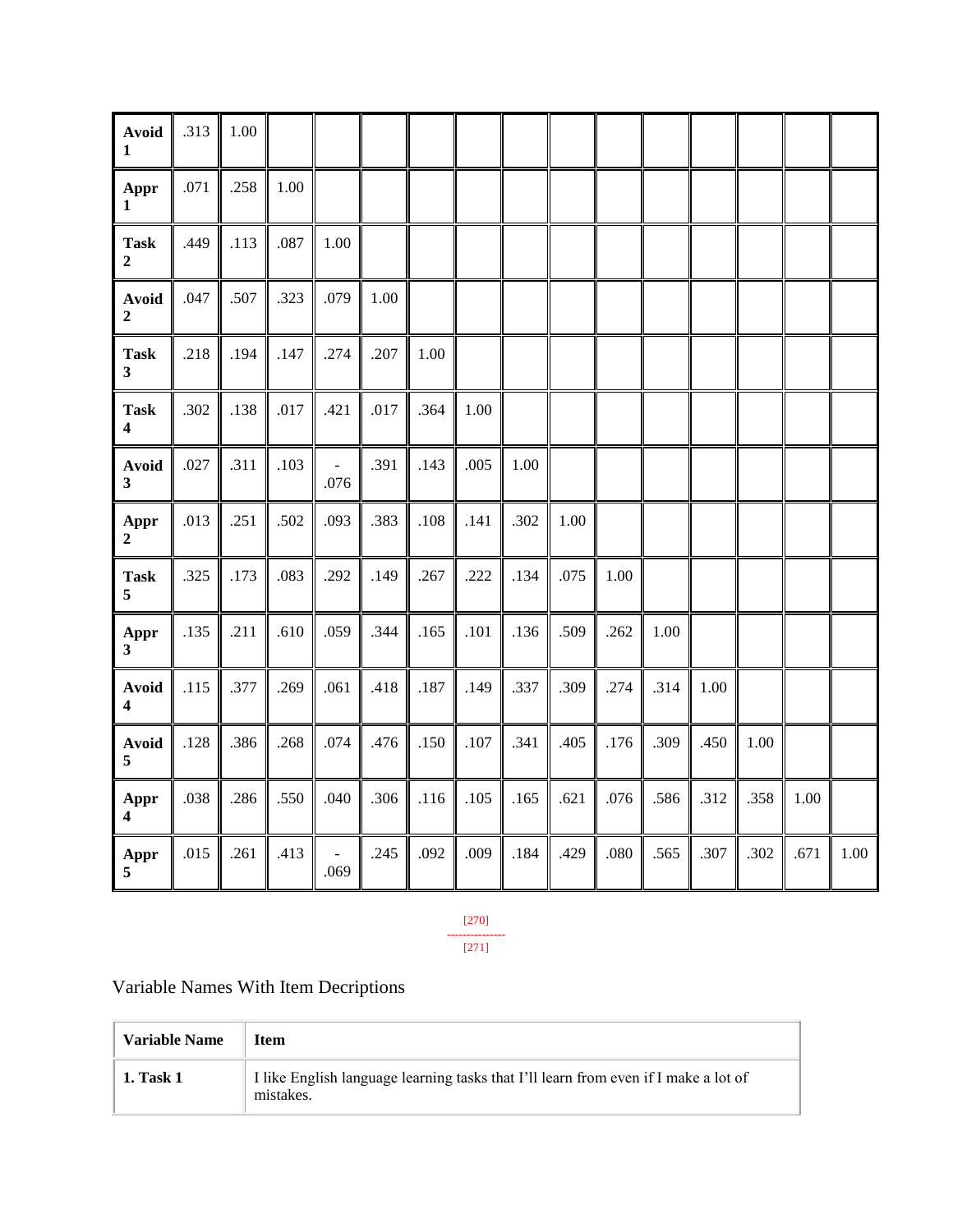| 2. Avoid 1         | The reason I do my English work is so others won't think I'm poor at English.                            |
|--------------------|----------------------------------------------------------------------------------------------------------|
| 3. Approach 1      | Doing better than other students in this class is important to me.                                       |
| 4. Task 2          | I do my English work because I am interested in it.                                                      |
| 5. Avoid 2         | One of my main goals is to avoid looking like I can't do my English language<br>learning tasks.          |
| <b>6. Task 3</b>   | I like English learning tasks best when I really have to think.                                          |
| 7. Task 4          | An important reason why I study English is because I like to learn new things.                           |
| 8. Avoid 3         | One reason I would not participate in my English class activities is to avoid looking<br>stupid.         |
| 9. Approach 2      | It's important to me that other students in my English class think I'm good at English.                  |
| <b>10. Task 5</b>  | An important reason why I do my English work is because I want to get better at it.                      |
| 11. Approach 3     | I would feel successful if I did better than most of the other students in my English<br>class.          |
| <b>12. Avoid 4</b> | An important reason why I do my English work is so I don't embarrass myself.                             |
| <b>13. Avoid 5</b> | It's very important to me that I don't look as though I can't speak English in my<br>class.              |
| 14. Approach 4     | I'd like to show my English teacher that I'm better at English than other students in<br>my class.       |
| 15. Approach 5     | I would feel really good if I were the only one who could answer the teacher's<br>questions in my class. |

[271] --------------- [272]

### **REFERENCES**

Ames, C. and J. Archer (1988). "Achievement goals in the classroom: Students learning strategies and motivational processes." *Journal of Educational Psychology,* 80: 260-267.

Anderman, E. and M. Maehr (1994). "Motivation and schooling in the middle grades." *Review of Educational Research*, 64: 287-309.

Biggs, J. (1996). "Western misperceptions of Confucian heritage learning culture." In D. A. Watkins and J. Biggs (Eds.), *The Chinese learner: Cultural, psychological and contextual influences* pp. 46-67. Hong Kong and Melbourne: CERC and ACER.

Dornyei, Z. (2001). *Teaching and researching motivation*. Harlow: Longman.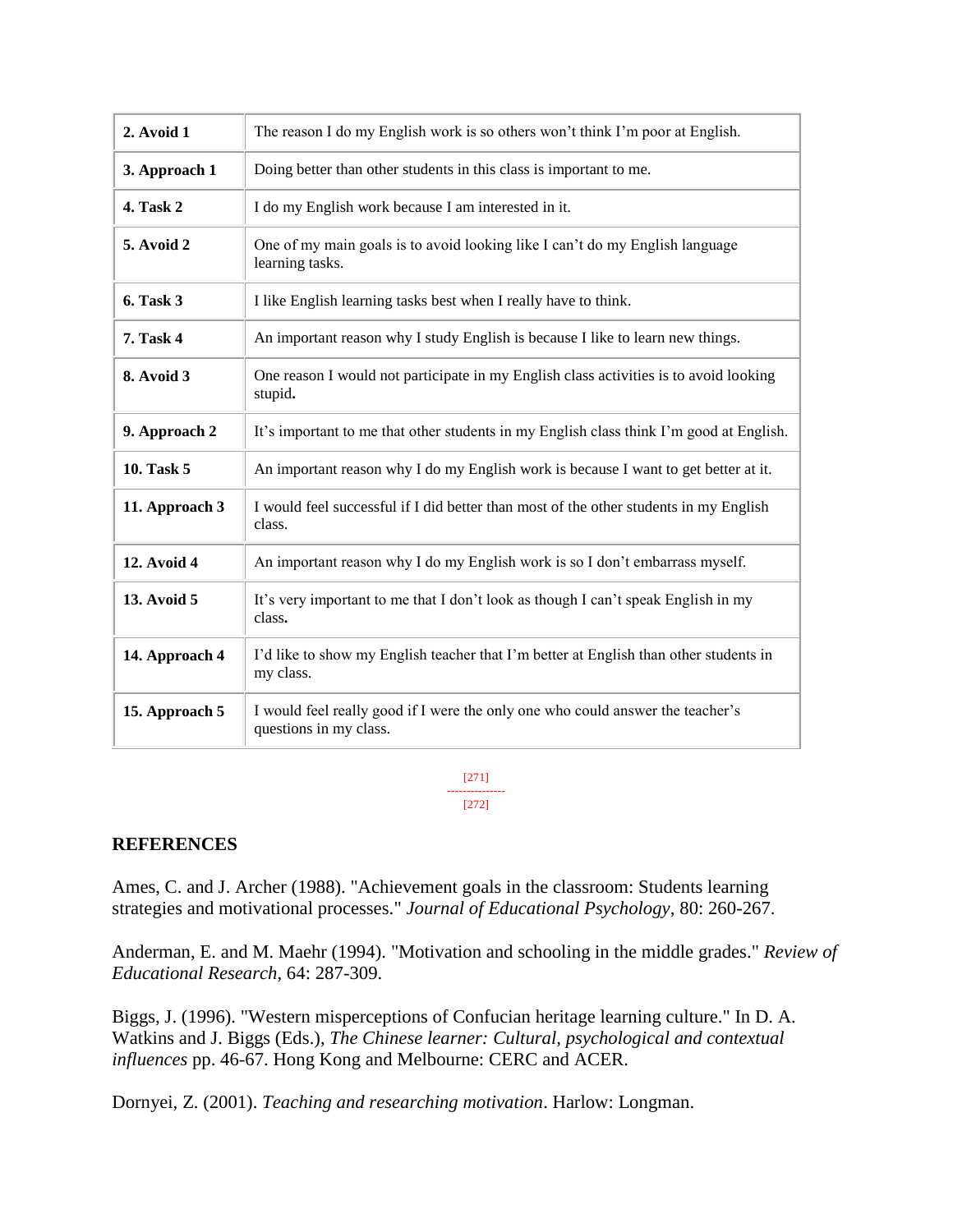Dweck, C. S. and E. L. Leggert (2000). "A social-cognitive approach to motivation and personality." In E. Tory-Higgins and A. W. Kruglanski (Eds.), *Motivational science: Social and personality perspectives* pp. 394-416. PA: Psychology Press.

Elliot, A. and M. Church (1997). "A hierarchical model of approach and avoidance achievement motivation." *Journal of Personality and Social Pyschology*, 72: 218-232.

Elliot, A. and H. McGregor (1999). "Test anxiety and the hierarchical model of approach and avoidance achievement motivation." *Journal of Personality and Social Psychology*, 76: 628-644.

Elliot, A. J., H. A. McGregor and S. Gable (1999). "Achievement goals, study strategies, and exam performance: A mediational analysis." *Journal of Educational Psychology,* 91: 549 -563.

Elliot, A. J. and K. M. Sheldon (1997). "Avoidance achievement motivation: A personal goals analysis." *Journal of Personality and Social Psychology,* 73: 171-184.

Field, A. (2000). *Discovering statistics using SPSS for Windows*. London: Sage Publications.

[272] --------------- [273]

Jöreskog, K. G. and D. Sörbom (1996). *LISREL 8: User's reference Guide*. Chicago: Scientific Software International.

Kline, R. B. (1998). *Principles and practice of structural equation modeling*. New York: Guilford Press.

McInerney, D. M. (1995) "Goal theory and indigenous minority school motivation: Relevance and application*" Advances in Motivation and Achievement,* 9: 153-181.

MacIntyre, P. D., K. MacMaster and S. C. Baker (2001*). "*The convergence of multiple models of motivation for second language learning: Gardner, Pintrich, Kuhl and McCroskey." In Z. Dornyei and R. Schmidt (Eds.), *Motivation and second language acquisition* pp. 461-492. Honolulu: University of Hawaii.

Middleton, M. and C. Midgely (1997). "Avoiding the demonstration of lack of ability: An underexplored aspect of goal theory." *Journal of Educational Psychology*, 89: 710-718.

Midgley, C., A. Kaplan, M. Middelton, M. Maehr, T. Urdan, L. Anderman, E. Anderman and R. Roeser (1998). "The Development and validation of scales assessing student's achievement goal orientations." *Contemporary Educational Psychology*, 23: 113-131.

Midgley, C., M. Maehr, L. Hicks, R. Roeser, T. Urdan, E. Anderman, A. Kaplan, R. Arunkumar and M. Middleton (1997). *Patterns of adaptive learning survey*. Michigan: University of Michigan.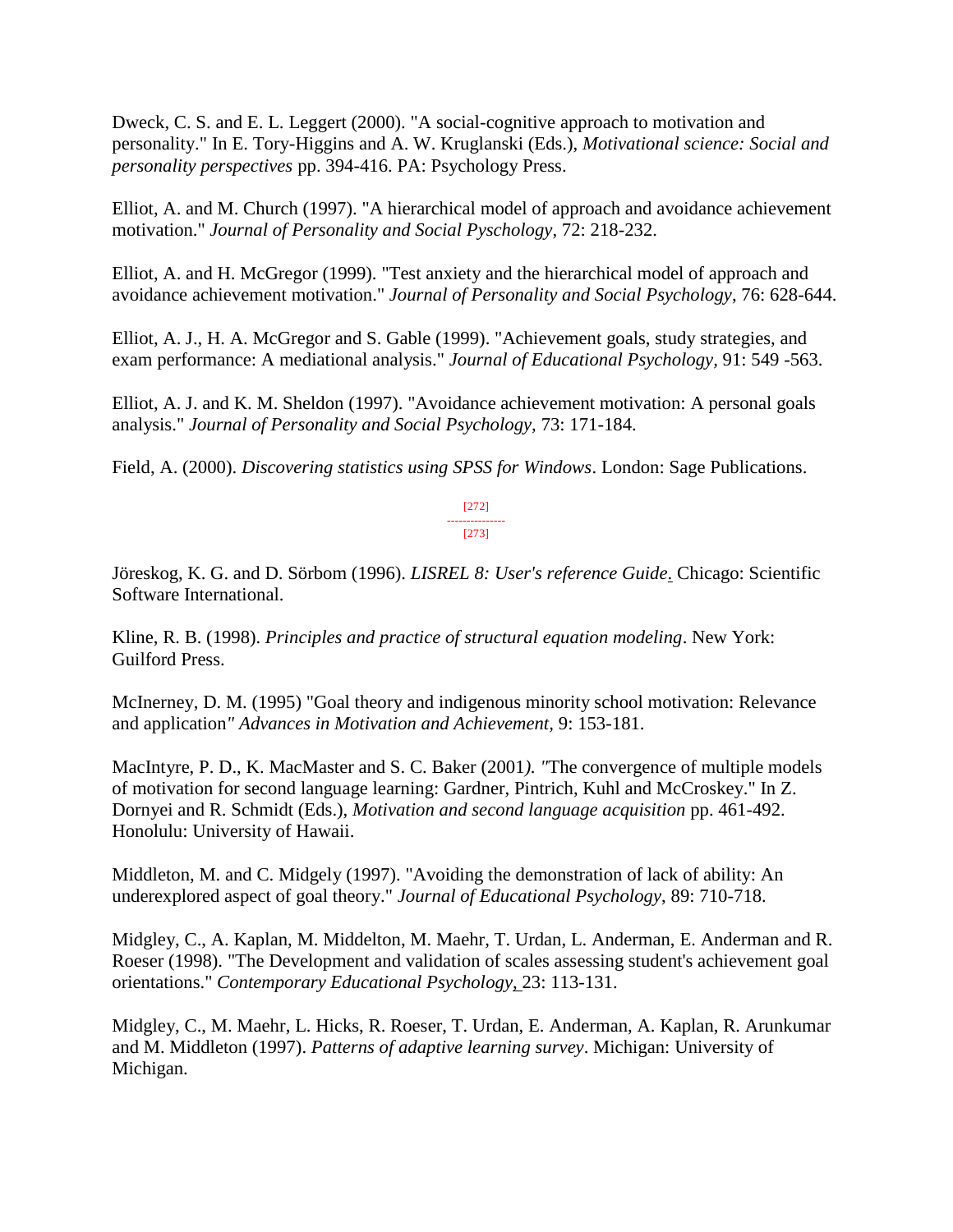Noels, K. (2001). "New orientations in language learning motivation: Towards a model of intrinsic, extrinsic and integrative orientations and motivation." In Z. Dornyei and R. Schmidt (Eds.), *Motivation and second language acquisition*, Vol. 23, pp. 43-69. Honolulu: University of Hawaii.

Salili, F. (1996). "Accepting personal responsibility for learning." In D. A. Watkins and J. B. Biggs (Eds.), *The Chinese learner: Cultural, psychological and contextual influences* pp. 85-105. Hong Kong and Melbourne: CERC and ACER.

Salili, F., S. Y. Chiu and S. Lai (2001). "The influence of culture and context on students' motivational orientation and performance." In F. Salili, C. Y. Chiu and Y. Y. Hong (Eds.), *Student motivation: The culture and context of learning.* New York: Plenum Publishers.

> [273] --------------- [274]

Shi, K., P. Wang, W. Wang, Y. Zuo, D. Liu, M. L. Maehr, X. Mu, L. Linnenbrink and L. Hruda (2001). "Goals and motivation of Chinese students: Testing the adaptive learning model." In F. Salili and C. Chiu and Y. Y. Hong (Eds.), *Student motivation: The culture and context of learning.* New York: Plenum Publishers.

Skaalvik, E. (1997). "Self-enhancing and self-defeating ego orientations: Relations with task and avoidance orientation, achievement, self-perceptions and anxiety." *Journal of Educational Psychology,* 89: 71-81.

Watkins, D. A. and J. Biggs (Eds) (1996). *The Chinese learner: Cultural, psychological and contextual influences* pp. Hong Kong and Melbourne: CERC and ACER

Watkins, D. A. and J. Biggs (Eds) (2001). *Teaching the Chinese learner: Psychological and pedagogical perspectives.* Hong Kong and Melbourne: CERC and ACER

Woodrow, L. J. (2001). *Towards a model of adaptive language learning: A Pilot Study*. ERIC Document No. ED456645.

# **AUTHORS' BIOGRAPHIES**

.

Lindy Woodrow (Dip. Teach., M.A.) is a Ph.D. student in the School of Development and Learning at the University of Sydney. She is currently conducting research on adaptive learning of English for academic purposes students. She has more than 20 years experience teaching ESL to adults in Australia, Asia and Europe. E-mail: [l.woodrow@edfac.usyd.edu.au.](mailto:l.woodrow@edfac.usyd.edu.au)

Elaine Chapman (B.A.Hons., Ph.D.) is a lecturer in the School of Development and Learning at the University of Sydney, where she teaches and researches in the areas of research methodology, assessment, and educational psychology. E-mail: [e.chapman@edfac.usyd.edu.au.](mailto:e.chapman@edfac.usyd.edu.au)